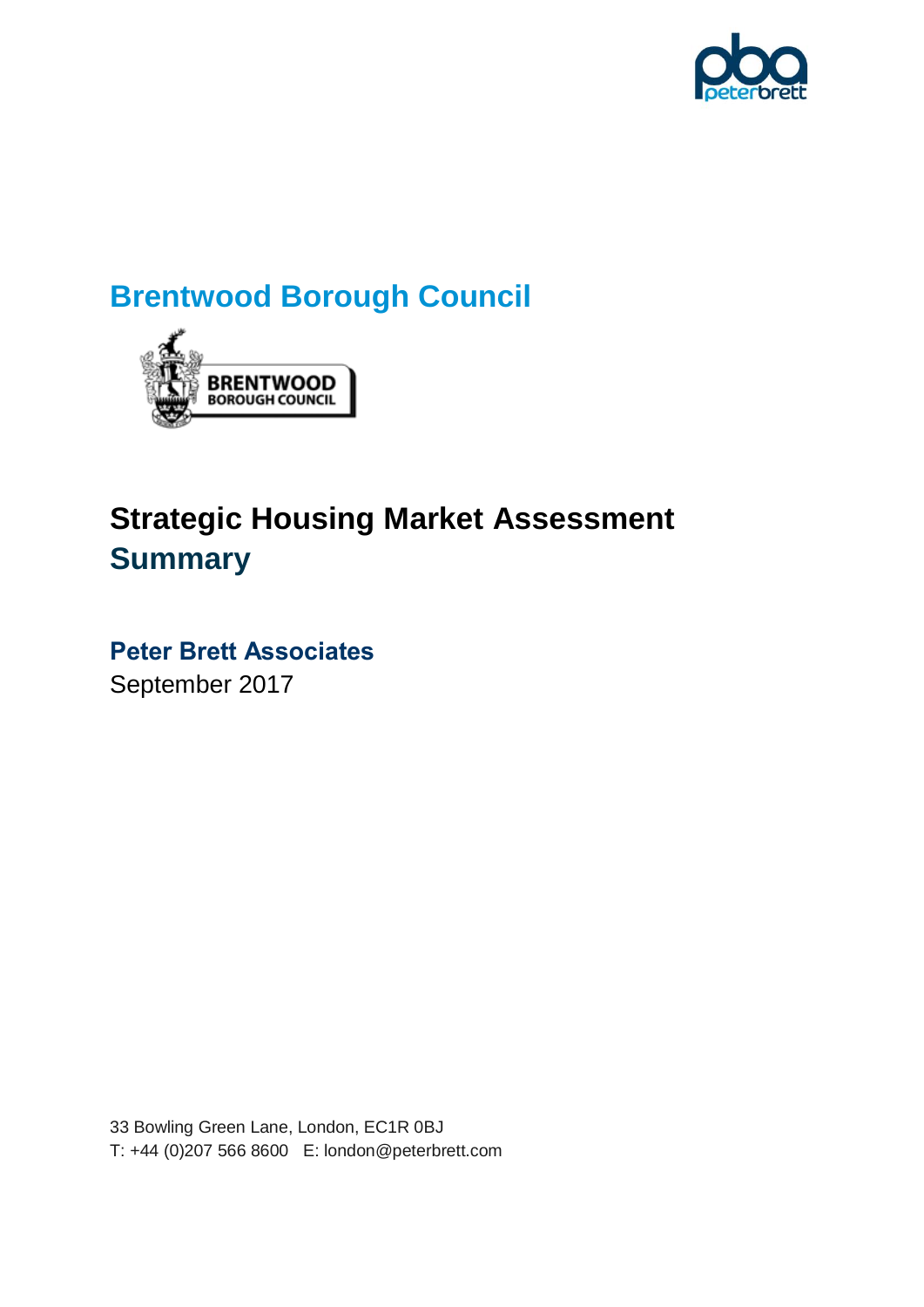

Peter Brett Associates LLP disclaims any responsibility to the client and others in respect of any matters outside the scope of this report. This report has been prepared with reasonable skill, care and diligence within the terms of the contract with the client and taking account of the manpower, resources, investigations and testing devoted to it by agreement with the client. This report has been prepared for the client and Peter Brett Associates LLP accepts no responsibility of whatsoever nature to third parties to whom this report or any part thereof is made known. Any such party relies upon the report at their own risk.

© Peter Brett Associates LLP 2016

**.**

#### **THIS REPORT IS FORMATTED FOR DOUBLE-SIDED PRINTING.**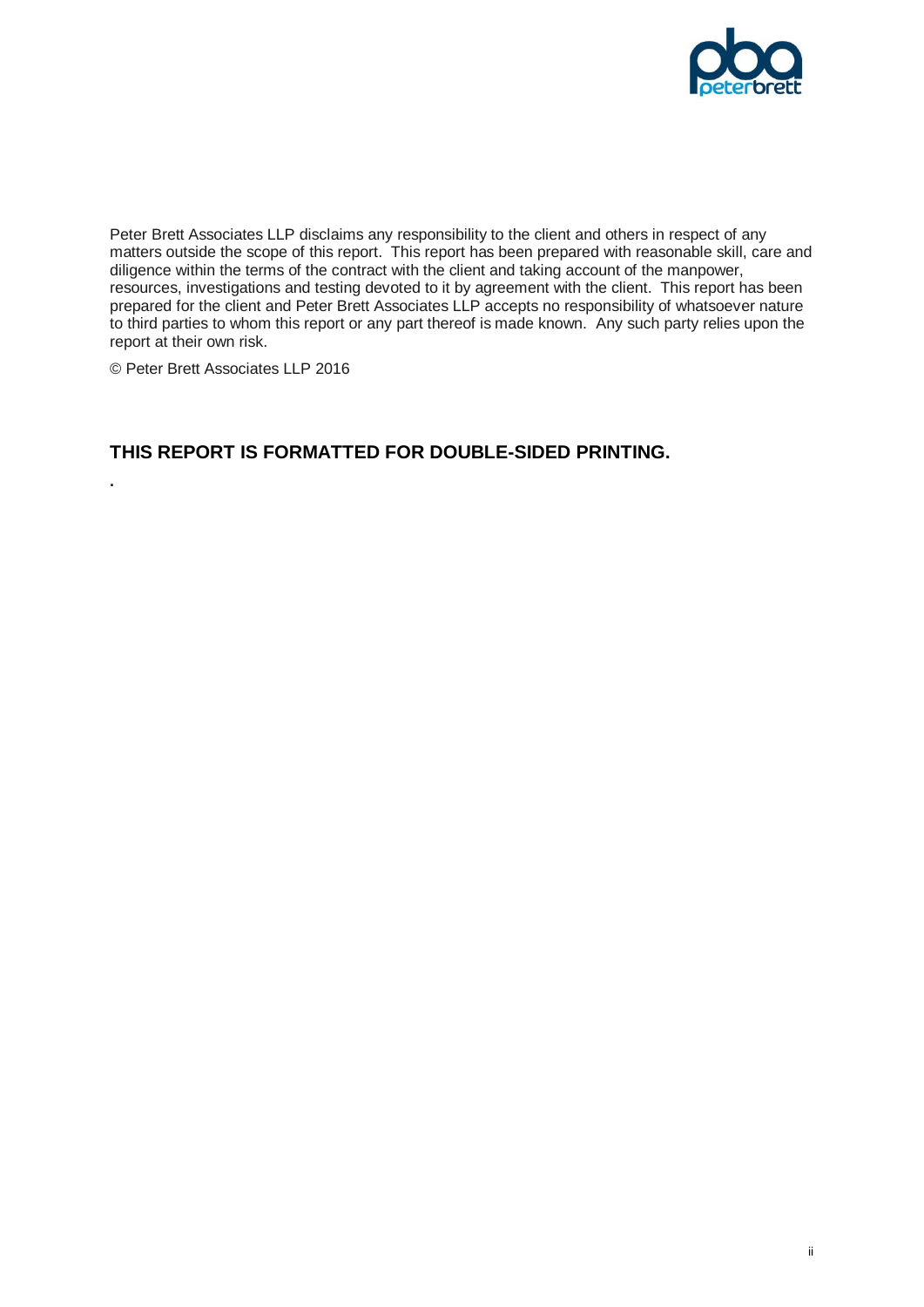

## **1 INTRODUCTION**

- 1.1 The Objectively Assessed Housing Needs Study was commissioned by Brentwood Borough Council to provide an objective assessment of housing need (OAN). Together with the Part 2 SHMA (affordable housing needs) it covers the full objectively assessed housing need for Brentwood Borough.
- 1.2 This note provides a summary of the findings.

#### Method

- 1.3 The note is prepared applying the current (October 2017) Planning Policy Guidance (PPG). This is likely to be revised shortly and result in a much higher level of housing need (the 'standardised method'). This new approach is currently subject to consultation.
- 1.4 Should the consultation proceed, with no further changes, then this suggests a need for 454 dpa in the Borough<sup>1</sup>.

#### Geography

- $1.5$ Here we consider the need number for Brentwood. Earlier work<sup>2</sup> identified Brentwood as a reasonable 'housing market area' (HMA)
- $1.6$ While this conclusion, that Brentwood is a pragmatic HMA, can still be supported the Council should not overlook the fact that there are links with neighbouring housing market areas. These links need to be managed through the Duty to cooperate.

#### **Limitations**

- $1.7$ One significant complication with assessing housing need is the reliance on the official population and household projections. These are exceptionally unstable because they reflect short term (5 year) domestic migration flows. For small authorities, such as Brentwood, these can result in variances +/- 100 dpa between data releases. This volatility flies in the face of the objective to inform long term housing needs for a long term development plan. So planning needs to try and pre-empt data and interpret it with plan period in mind.
- $1.8$ Planning guidance recognises the limitations in data and stresses that setting OAN is not an exact science. Inspectors also recognise that many of the steps followed to arrive at the OAN, following the Planning Guidance, are not exclusive but overlap; an uplift in housing to meet a concern about a lack of affordability in the market can also, for example, address any concern that households don't form as readily as some may like.

-

<sup>1</sup> It is unclear whether this figure relates to Dwellings or Households. If households an additional small adjustment (upwards) for vacant homes may be required.

<sup>2</sup> Brentwood SHMA – DCA (2013)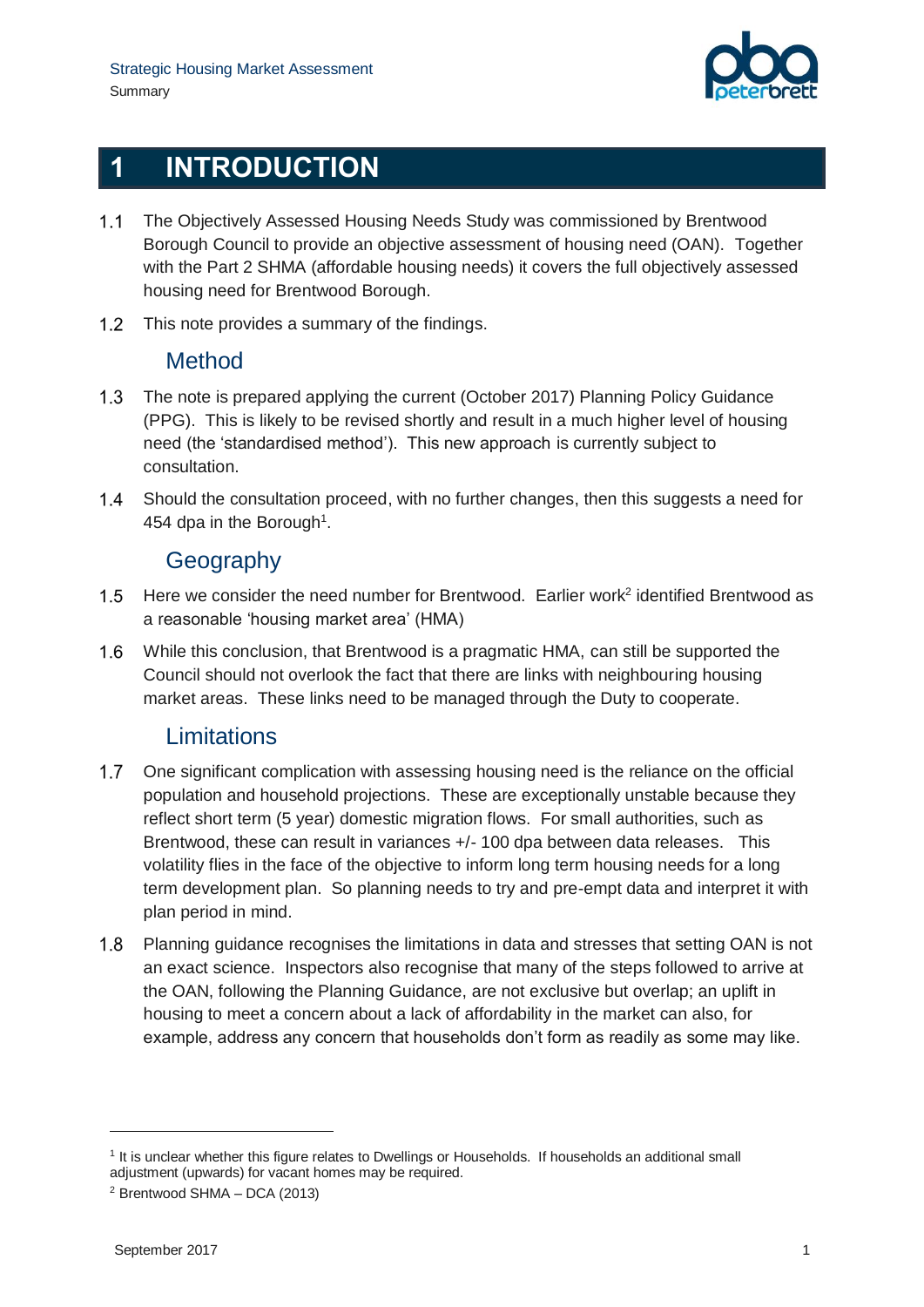

1.9 Setting the OAN enquires a degree of option and, unfortunately for Councils, in the current absence of a standardised method options will naturally vary between practitioners, plan supports and objectors.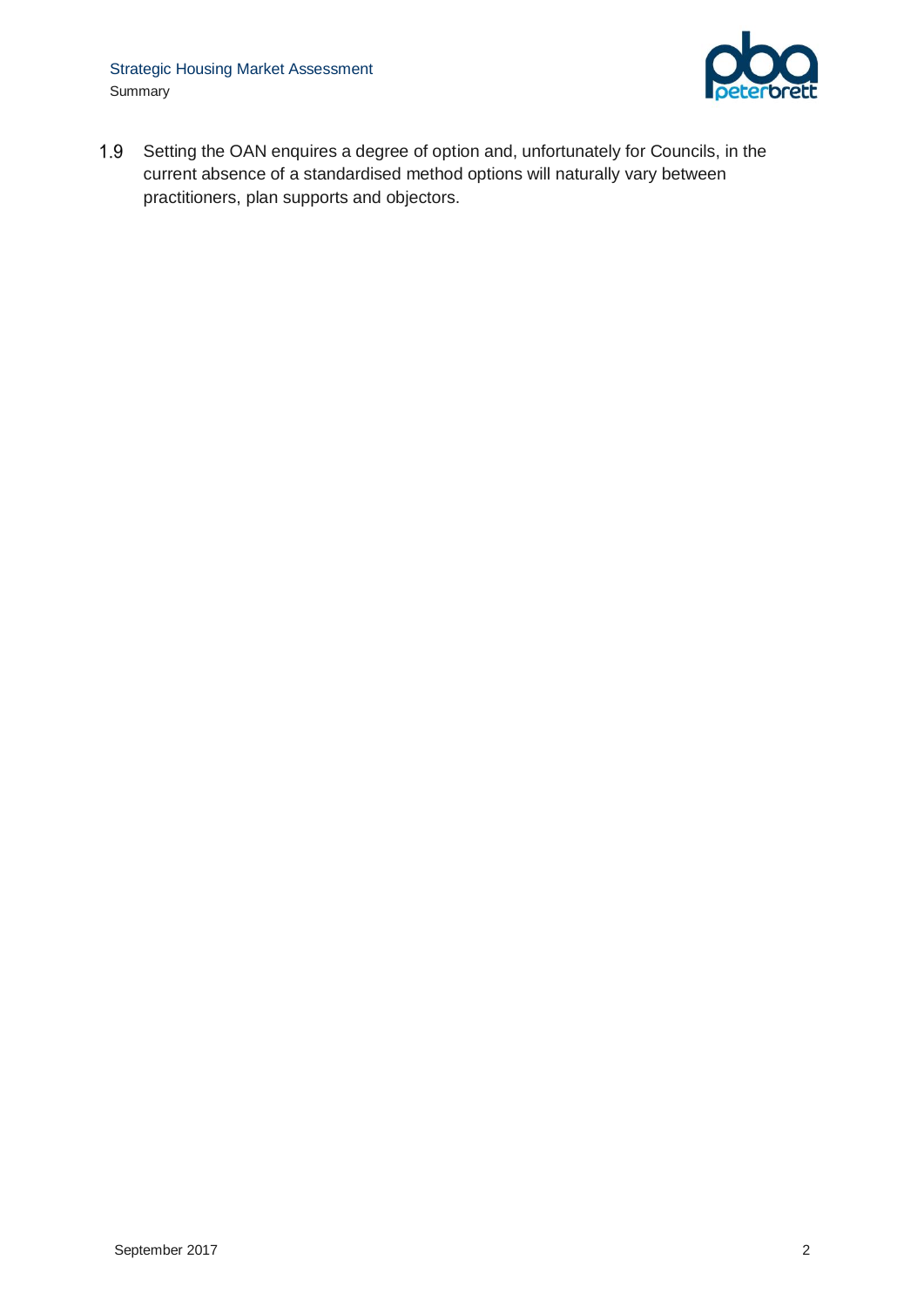

# **2 ARRIVING AT THE OAN**

## **Identifying the starting point**

- $2.1$ Guidance requires Councils to start their assessment of need from the latest set of Population and Household projections. These are released every two years but it is also possible to pre-empt the official projections using demographic modelling by drawing on the 'raw data'. It is also established practice, supported in the guidance, to test alternative projection periods.
- $2.2$ At the time of writing the latest (2014 based) official projections suggest 348 dpa. But indications are that the next round of projections (2016 based projections, due summer 2018) will be substantially lower at around 280 dpa $3$ . This is based on PBA projecting the 2011-16 population growth (PBA Trends 11-16 projection).
- $2.3$ Looking at longer term trends also suggest a lower level of need. Modelling from the GLA shows a that both 10 and 15 year projections are much closer to where we expect the 2016 based projections to fall than the 2014 based projections (i.e. closer to the PBA 11-16 Trends Projection).
- $2.4$ For Brentwood, and the emerging plan, this means that we have two possible 'starting points' – the official 2014 based projections but also evidence to suggest they (the official projections) may fall. We also have evidence which suggests the 2014 based projections are unusually high. And so an alternative projection, reflecting what we expect to see in the next round of official projections should be given significant weight.
- Given the plan is still in preparation, and most likely to be submitted following the release of the 2016 based projections more weight should be afforded to the emerging number. (although the standardised method – discussed below – may be adopted before this point).

# **Uplifting the demographic starting point**

- $2.6$ Government policy and guidance states that in many areas simply meeting demographic need (the official household projections) may not be enough to meet the demand for housing in area; meeting the starting point number may not provide the homes people want and can afford to buy.
- $2.7$ Policy also reflects the fact that in many areas past under-provision of homes has distorted the market, possibly leading to house price increases above those we would have expected in similar areas.
- $2.8$ Following the guidance an uplift can be justified for a number of reasons but most commonly for adverse 'market signals' (house price increases above comparators and a lack of affordability in the market) and/or for economic needs.

-

<sup>3</sup> This varies slightly depending on the period used – either 2013/33 or 2013/37. But the difference is not significant (+/- 3 dpa)